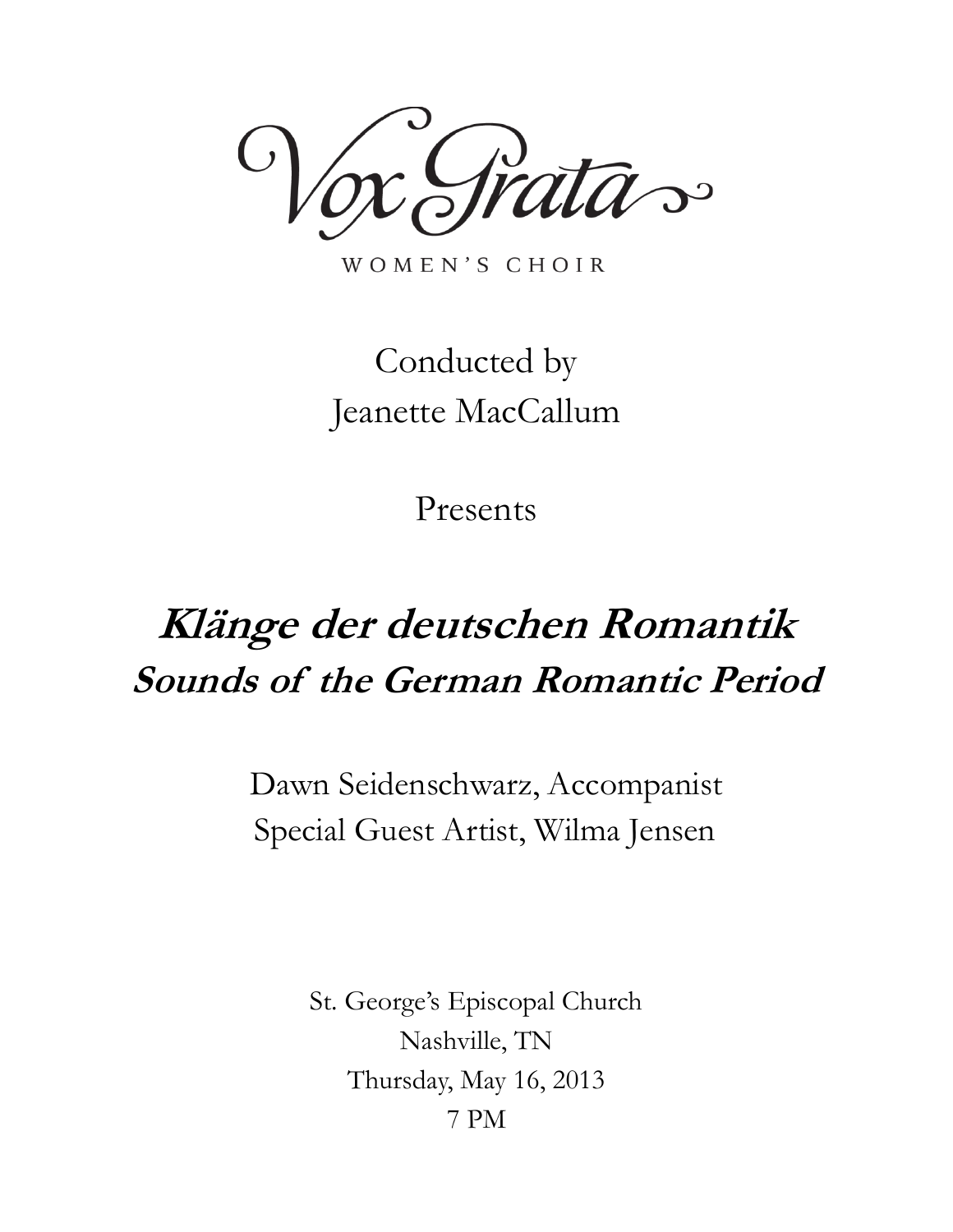### **Program**

Please silence all cell phones and pagers for the duration of the program.

#### **Drei Lieder für Frauenstimmen, Op. 114** Robert Schumann

Nänie

**Triolett** 

Spruch

\*\*\*\*

Fuge, Kanzone und Epilog, Op. 85, No. 3<br>Sigfrid Karg-Elert

*Wilma Jensen, organ Carolyn Bailey, violin*

\*\*\*\*

#### **Ständchen, Opus 135, No. 4** Franz Schubert

*Lea Maitlen, mezzo-soprano*

\*\*\*\*

#### **Drei Motetten, Op. 39 Felix Mendelssohn Barthòldy**

Veni Domine (*Julia Kwak, soloist)*

Laudate pueri

Beati omnes, qui timent Dominum (*Julia Kwak, Jennifer Moss, Rachel Burkey, soloists)*

Surrexit pastor bonus (*Susan Holt, Carol Callaway-Lane, Jennifer Barnes, Della Smith, soloists)*

Tulerunt Dominum meum (*Emily Neely, Erica Scaramuzza, soloists)*

Surrexit Christus spes mea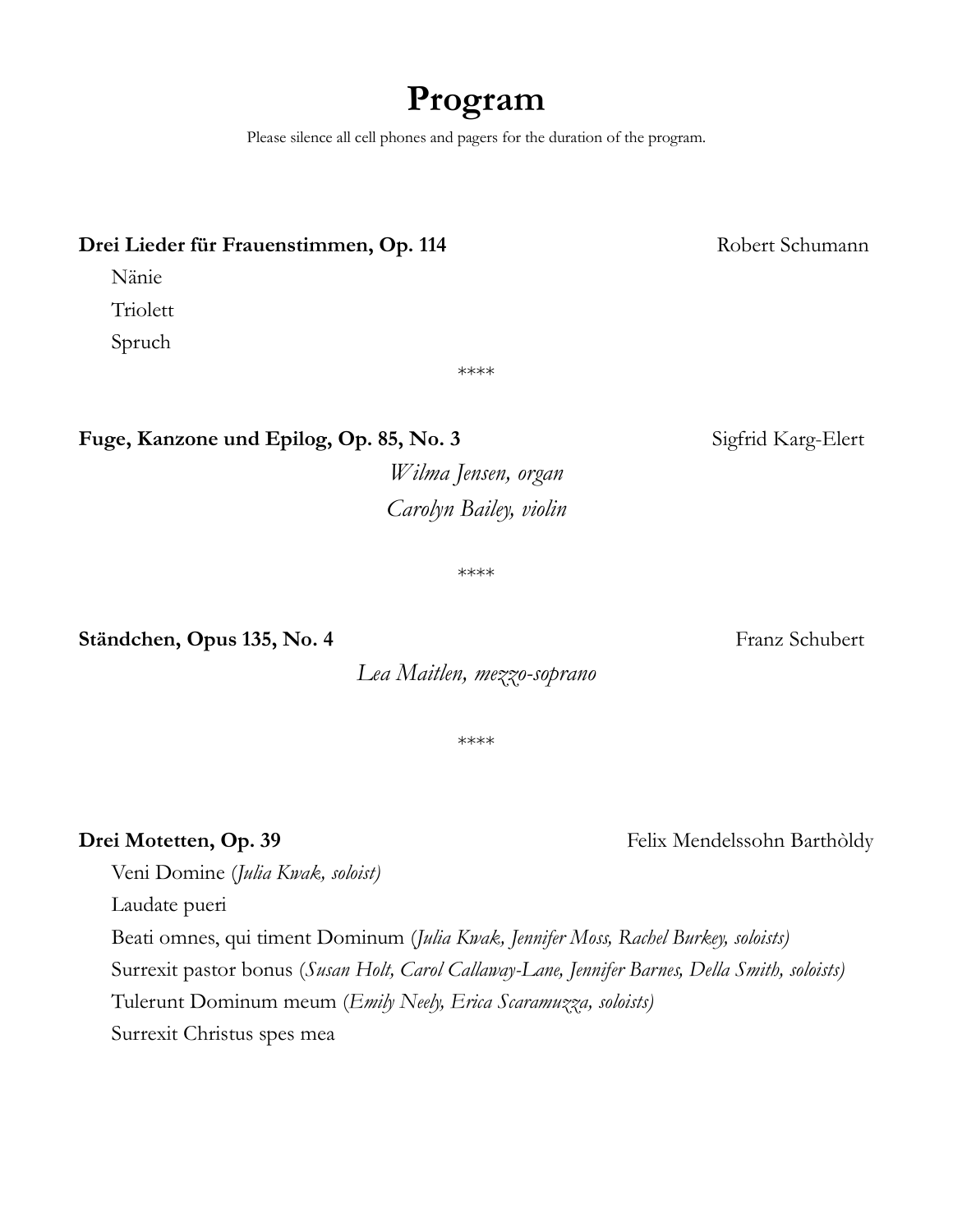### **Vox Grata**

| Soprano 1 | Susan Holt, Julia Kwak, Charlotte Sublett, Jan Volk, Sharon Warfield        |
|-----------|-----------------------------------------------------------------------------|
| Soprano 2 | Anne Marie Brush, Lea Maitlen, Jennifer Moss, Emily Neely, Erica Scaramuzza |
| Alto 1    | Jennifer Barnes, Kelly Christie, Caroline Sheridan, Kayla Winslow           |
| Alto 2    | Rachel Burkey, Carol Callaway-Lane, Linda McFadyen-Ketchum, Della Smith     |

**Jeanette MacCallum** is an Adjunct Professor in music theory and music history at Belmont and Lipscomb Universities in Nashville, TN and founder and Artistic Director of *Vox Grata*, a Nashville community women's chorus. Previously she served as the Director of Choral Activities at St. Cecilia Academy in Nashville, TN, from 2002 to 2012, where she conducted various ensembles and taught AP Music Theory. During her tenure at St. Cecilia, the Advanced Choir received superior ratings at all regional and state adjudication festivals in which it participated. In addition, the St. Cecilia Advanced Choir performed at ACDA and TMEA state conferences. Mrs. MacCallum led the St. Cecilia Choir on performance tours to Carnegie Hall, Canada and Italy. In 2007, the St. Cecilia Choir performed by invitation at the *Ospedale della Pietà* and the *Ospedale dei Derelitti* in Venice. Her students also earned positions in numerous All-State and ACDA Honor Choirs.

Reared in Princeton, New Jersey, Mrs. MacCallum's passion for choral music began as a member of the distinguished Princeton High School Choir. She received her musical education at the Eastman School of Music and Belmont University, and received the Master of Church Music degree from Belmont. A singer, pianist and conductor, Mrs. MacCallum has directed choirs at the Blair School of Music at Vanderbilt University, as well as at Westminster Presbyterian Church in Nashville. She currently serves as the ACDA Tennessee Chair for Women's Choir Repertoire and Standards. Mrs. MacCallum is the current Treasurer and Past-President of the Middle Tennessee Vocal Association. She is also the author of *"The Sacred Choral Works of the Venetian Ospedali,"* recently published by GIA in *"Conducting Women's Choirs: Strategies for Success,"* Debra Spurgeon, Editor and Compiler. (2012)

**Dawn Seidenschwarz** is Accompanist for Vox Grata Women's Choir. She currently serves as Organist at the Cathedral of the Incarnation and Organist/Choirmaster at Our Savior Lutheran Church in Nashville and is also Assistant Chorus Teacher/Accompanist at St. Cecilia Academy in Nashville, Tennessee. Her experience as an organist began as a teenager in her hometown of Stuttgart, Arkansas. Since then she has accompanied choirs in churches of many denominations in the U.S.A. and Japan. She earned a Bachelor of Music degree in Organ Performance from Middle Tennessee State University where she studied with Dr. Polly Brecht.